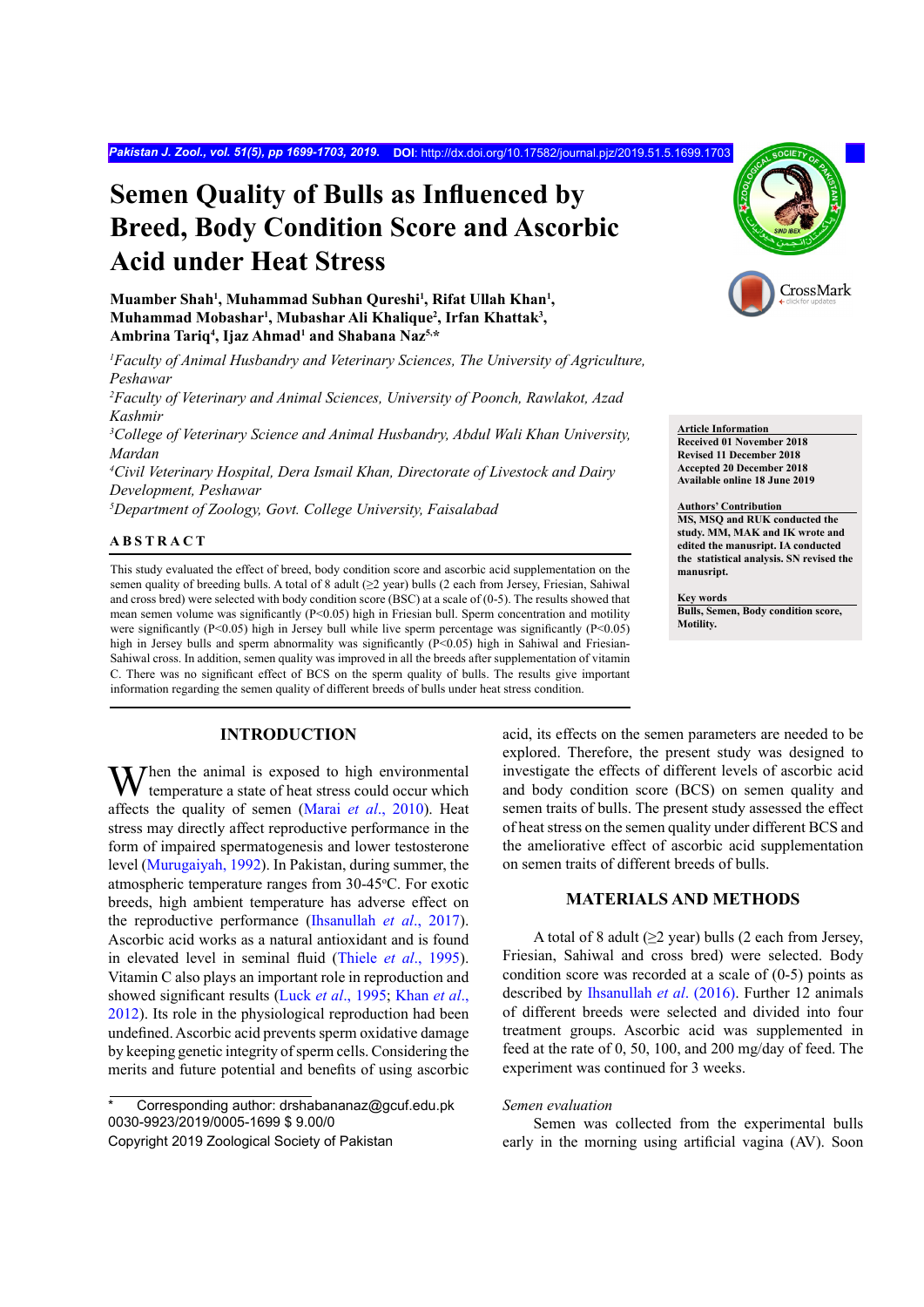after collection, semen was transferred to water bath with a temperature of 35°C for further investigation. The collection was done twice a week i.e., Monday and Thursday. The semen samples were subjected to determination of semen volume, sperm concentration, percentage of motile spermatozoa, live dead and sperm morphology as described by Majid *et al*[. \(2015\)](#page-4-5).

#### *Temperature and humidity index (THI)*

The THI was calculated using the formula of Ihsanullah *et al*. (2017) as follow:

 $THI = (0.8 \times T_{mix}) + [(H/100) \times (T_{mix} - 14.4)] + 46.4$ Where,  $T_{mix}$  is maximum temperature in centigrade and H is percent relative humidity.

Different levels of THI in dairy breeds: THI=< 72 (no stress), THI =  $72-79$  (mild stress), THI =  $80-89$  (moderate to high stress) and THI  $=$  > 96 (very danger and death may occur).

#### *Statistical analyses*

Data was statistically analyzed with the help of statistical software, Statistix (version 8.1). Means of control and treated groups were compared by using one way analysis of variance (Steel *et al*[., 1997\)](#page-4-6).

## **RESULTS**

Among the different breeds, maximum semen volume was produced by Holstein Friesian (HF) bulls followed by Jersey, Friesian Sahiwal Crossed (FSC) and Sahiwal as given in [Table](#page-1-0) I. The overall mean volume of semen was also significantly higher (P<0.05) in HF breed as compared to other breeds in this study even in condition of high temperature and humidity. The results also presented that the volume of the semen in all breeds was high during first week and then reduced with an increase in temperature and humidity index. The concentration of semen was also significantly different (P<0.05) in different breeds of bulls in this study. Significantly, the highest semen concentration was found in Jersey bulls followed by HF, FSC and Sahiwal even at in high temperature and humidity. The overall mean of high concentration was also significantly high in sperm of Jersey bulls as shown in [Table](#page-1-0) I. The result presented in [Table](#page-1-0) I describes sperm percent motility of different breeds of bulls in different weeks at high temperature and humidity. The sperm percent motility was significantly (P<0.05) increased in Jersey bulls followed by the HF, FSC and Sahiwal breeds of bulls. The overall mean of sperm percent motility was also significantly high in Jersey breed of bulls compare to others. Results on live percentage of sperm among different breeds during various weeks at high temperature and humidity are shown in [Table](#page-2-0) II. Live percentage of sperm was significantly (P<0.05) higher in Jersey breed of bulls followed by the HF, FSC and Sahiwal breed. The overall live percentage was also significantly high in Jersey bulls. Sperm primary abnormality of different breeds of bulls at different weeks in different temperature and humidity are shown in [Table](#page-2-0) II. However, FSC bull breed showed significantly (P<0.05) greater sperm primary and secondary abnormalities at high temperature and humidity as compared to other bull breeds.

<span id="page-1-0"></span>**Table I.- Mean values of semen traits of different bull breeds at different temperature and humidity index (n=64).**

| <b>Breed</b> | <b>Parameters</b>      | Week 1                          | Week 2                          | Week 3                          | Week 4                          | Overall mean                    |
|--------------|------------------------|---------------------------------|---------------------------------|---------------------------------|---------------------------------|---------------------------------|
| Friesian     | Volume (ml)            | $6.26 \pm 0.14$ <sup>a</sup>    | $6.20 \pm 0.13$ <sup>a</sup>    | $5.75 \pm 0.15^a$               | $5.50 \pm 0.28$ <sup>a</sup>    | $5.68 \pm 0.03$ <sup>a</sup>    |
|              | Concentration (106/ml) | $1375.0 \pm 14.43^b$            | $1375.0 \pm 14.43^b$            | $1300.0 \pm 28.86^{\circ}$      | $1275.0 \pm 14.43^b$            | $1331.3 \pm 1.04^b$             |
|              | % Motility             | $89.00 \pm 0.28$ <sup>b</sup>   | $88.50 \pm 1.15^b$              | $88.50\pm0.28^{\circ}$          | $87.50 \pm 0.28$ <sup>b</sup>   | $88.40 \pm 0.05^{\rm b}$        |
| Jersey       | Volume (ml)            | $5.35 \pm 0.14^b$               | $5.30\pm0.12^b$                 | $5.25 \pm 0.10^b$               | $5.25 \pm 0.14$ <sup>a</sup>    | $5.50 \pm 0.00a^b$              |
|              | Concentration (106/ml) | $1725.0 \pm 14.43$ <sup>a</sup> | $1675.0 \pm 14.43$ <sup>a</sup> | $1600.0 \pm 28.86^a$            | $1600.0 \pm 28.86^a$            | $1650.00 \pm 7.21$ <sup>a</sup> |
|              | % Motility             | 92.00 $\pm$ 0.28 <sup>a</sup>   | 91.50 $\pm$ 0.86 <sup>a</sup>   | 91.50 $\pm$ 0.57 <sup>a</sup>   | $91.50 \pm 0.86$ <sup>a</sup>   | 91.63 $\pm$ 0.20 <sup>a</sup>   |
| Sahiwal      | Volume (ml)            | $5.22 \pm 0.14^b$               | 5.16 $\pm$ 0.10 <sup>b</sup>    | $5.00 \pm 0.09$ <sup>c</sup>    | $4.75 \pm 0.28$ <sup>b</sup>    | $5.06 \pm 0.10$ <sup>c</sup>    |
|              | Concentration (106/ml) | 900.00 $\pm$ 14.43 <sup>d</sup> | $875.00 \pm 14.43$ <sup>d</sup> | $875.00 \pm 28.86$ <sup>d</sup> | $825.00 \pm 14.43$ <sup>d</sup> | $868.75 \pm 10.8$ <sup>d</sup>  |
|              | % Motility             | $85.50 \pm 0.57$ <sup>d</sup>   | $83.00\pm0.86^{\rm b}$          | $83.00 \pm 1.15$ °              | $82.50 \pm 0.28$ <sup>d</sup>   | $83.50 \pm 0.28$ <sup>d</sup>   |
| $FSC**$      | Volume (ml)            | $5.50 \pm 0.14$ <sup>b</sup>    | $5.50\pm0.12a^b$                | $5.25 \pm 0.28$ b <sup>c</sup>  | $5.00 \pm 0.14$ <sup>a</sup>    | 5.38 $\pm$ 0.14 $\rm{c}$        |
|              | Concentration (106/ml) | $1200.0 \pm 28.86$ <sup>c</sup> | $1200.0 \pm 57.73$ <sup>c</sup> | $1150.0 \pm 28.86$ <sup>c</sup> | $1125.0 \pm 14.43$ <sup>c</sup> | $1168.8 \pm 18.1$ °             |
|              | % Motility             | 90.00 $\pm$ 0.28 $\textdegree$  | $86.50 \pm 1.15$ <sup>a</sup>   | $85.00 \pm 0.28$ <sup>c</sup>   | $84.50 \pm 0.57$ °              | $86.53 \pm 0.43$ °              |
| THI          |                        | 83.68                           | 84.75                           | 85.22                           | 86.16                           | 84.95                           |

 $a,b,c,d$ , means with different superscripts within the same column for the same parameter differ significantly (P<0.05) for different breeds. THI, Temperature and humidity index; FSC, Fresian Shiwal cross; THI, temperature and humidity index.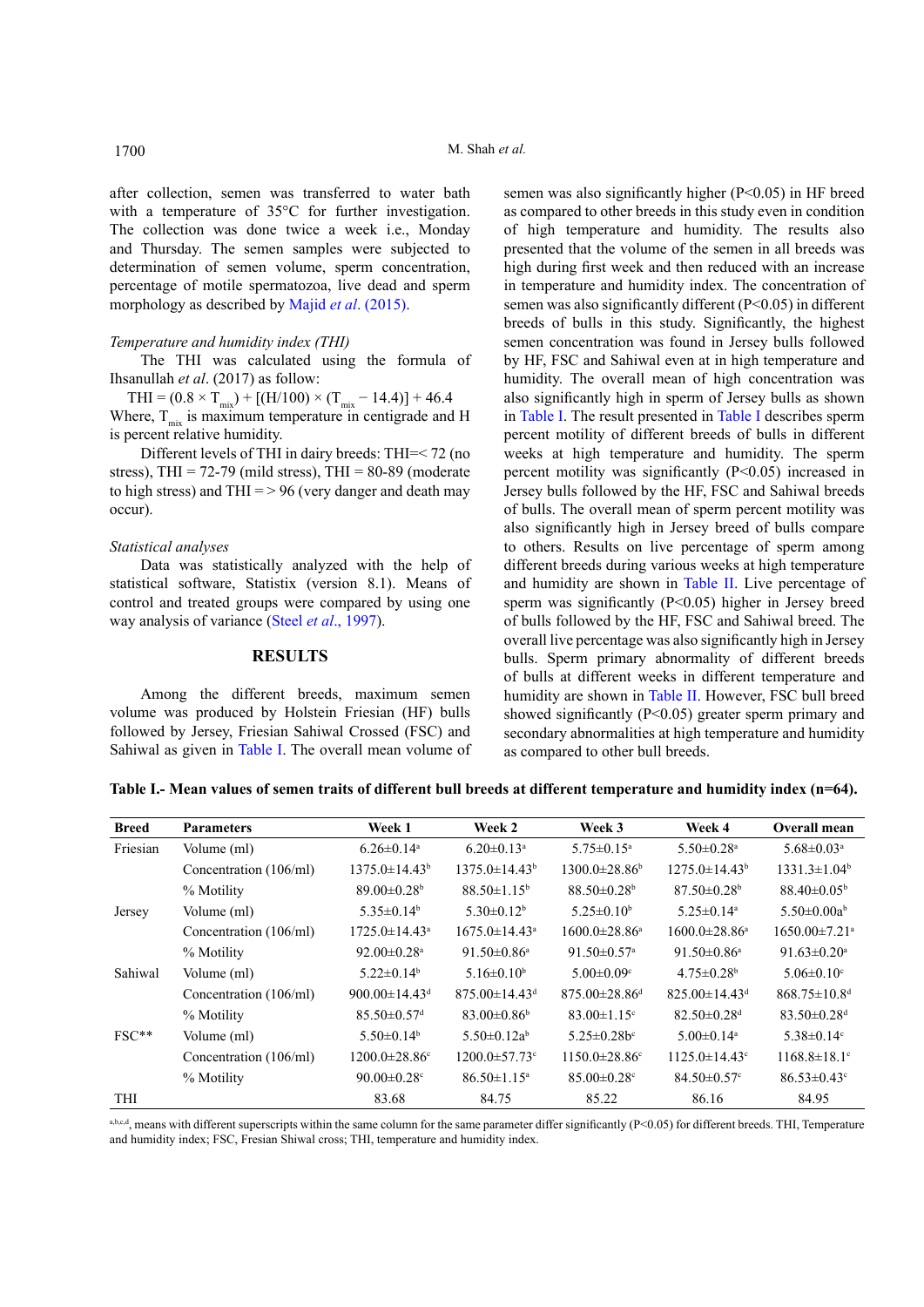The results present in [Table](#page-2-0) II describes the sperm secondary abnormality of different breeds of bulls at different weeks at high temperature and humidity showing that sperm secondary abnormality was significantly (P<0.05) high in FSC breed of bulls followed by Sahiwal, Friesian and Jersey breeds. The overall sperm secondary abnormality was also significantly (P<0.05) high in cross breed bulls as compare to other breeds in this study.

The ascorbic acid supplementation significantly (P<0.05) increased the volume of semen and sperm concentration in bulls. The highest volume of semen and sperm concentration was produced by the dose rate of 200 mg as compared to non-supplemented or low supplemented group as shown in [Table](#page-2-1) III. The overall mean volume was also significantly high in the same group.

The result of the sperm concentration of different group of bulls at different weeks is given in [Table](#page-2-1) III. The sperm concentration was significantly high  $(P<0.05)$ in all four weeks in group (C200) bulls as compare to all other groups in the study. The overall mean of sperm concentration was also significantly high in group (C 200) of bulls. However, Ascorbic acid supplementation didn't influence live percent motility of sperm among different bull breeds ([Table](#page-3-0) IV).

<span id="page-2-0"></span>**Table II.- Mean values of live percent and abnormalities percentage of sperm of different bull breeds at different temperature and humidity index (n=64).**

| <b>Breed</b> | <b>Parameters</b> | Week 1                          | Week 2                         | Week 3                        | Week 4                         | Overall mean                   |
|--------------|-------------------|---------------------------------|--------------------------------|-------------------------------|--------------------------------|--------------------------------|
| Friesian     | Live $\%$         | 93.00 $\pm$ 0.57 <sup>a</sup>   | 91.50 $\pm$ 0.28 <sup>b</sup>  | 90.50 $\pm$ 0.28 <sup>b</sup> | $90.50\pm0.28^{\rm b}$         | 91.37 $\pm$ 0.07 <sup>b</sup>  |
|              | ABN $\%$ (P)      | 5.50 $\pm$ 0.28 $\rm{^{\circ}}$ | $6.00 \pm 0.57$ °              | $6.00 \pm 0.57$ <sup>b</sup>  | $7.00 \pm 0.57$ <sup>bc</sup>  | $6.12 \pm 0.36$ °              |
|              | ABN $\%$ (S)      | $13.50 \pm 0.28$                | $13.50 \pm 0.86^b$             | $14.00 \pm 1.15^a$            | $15.00 \pm 0.57$ <sup>b</sup>  | $14.00 \pm 0.72$ <sup>b</sup>  |
| Jersey       | Live $\%$         | 93.50 $\pm$ 0.28 <sup>b</sup>   | $92.50 \pm 0.28$ <sup>a</sup>  | $92.00 \pm 0.28$ <sup>a</sup> | 90.50 $\pm$ 0.57 <sup>a</sup>  | $92.12 \pm 0.07$ <sup>a</sup>  |
|              | $ABN\%(P)$        | $3.00 \pm 00$ <sup>d</sup>      | $3.50 \pm 0.28$ <sup>d</sup>   | $5.50 \pm 0.28$ <sup>d</sup>  | $5.50 \pm 0.28$ <sup>d</sup>   | $4.37 \pm 0.07$ <sup>d</sup>   |
|              | ABN $\%$ (S)      | $13.50 \pm 0.28$ <sup>c</sup>   | $13.50 \pm 0.57$ <sup>b</sup>  | $13.50 \pm 0.86^a$            | $13.00 \pm 0.28$ <sup>b</sup>  | $13.37 \pm 0.36^b$             |
| Sahiwal      | Live $\%$         | $89.50 \pm 0.57$ °              | $89.50 \pm 0.28$               | $89.00 \pm 0.86$              | $89.00 \pm 0.57$ °             | $89.25 \pm 0.14$ <sup>d</sup>  |
|              | ABN $\%$ (P)      | $7.50\pm0.28b$                  | $7.50 \pm 00^6$                | $9.00 \pm 0.57$ <sup>a</sup>  | $10.00 \pm 0.28$ <sup>b</sup>  | $8.50\pm0.14^b$                |
|              | ABN $\%$ (S)      | $15.00 \pm 0.28$ <sup>b</sup>   | $15.50 \pm 0.57$ <sup>a</sup>  | $16.50 \pm 0.57$ <sup>a</sup> | $17.00 \pm 0.86$ <sup>ab</sup> | $16.00 \pm 0.14$ <sup>a</sup>  |
| <b>FSC</b>   | Live $\%$         | 91.50 $\pm$ 0.28 <sup>b</sup>   | 90.50 $\pm$ 0.75 $\textdegree$ | $90.50\pm0.28^{\rm b}$        | $89.00 \pm 0.28$               | 90.37 $\pm$ 0.21 <sup>bc</sup> |
|              | $ABN\%(P)$        | $8.50 \pm 0.28$ <sup>a</sup>    | $10.50 \pm 0.28$ <sup>a</sup>  | $10.50 \pm 0.57$ <sup>a</sup> | $11.00 \pm 0.86$ <sup>a</sup>  | $10.12 \pm 0.21$ <sup>a</sup>  |
|              | $ABN\%$ (S)       | $15.50 \pm 0.28$ <sup>a</sup>   | $16.50 \pm 0.28$ <sup>a</sup>  | $17.50 \pm 0.28$ <sup>a</sup> | $17.50 \pm 0.86$ <sup>a</sup>  | $16.75 \pm 0.28$ <sup>a</sup>  |
| THI          |                   | 83.68                           | 84.75                          | 85.22                         | 86.16                          | 84.95                          |

a,b,e,d, means with different superscripts within the same column for the same parameter differ Significantly (P<0.05) for different breeds. ABN (P), primary abnormality; ABN (S), secondary abnormality; FSC, Fresian Sahiwal cross.

<span id="page-2-1"></span>**Table III.- Effect of different supplementations of ascorbic acid on mean values of semen traits of different bull breeds at different weeks (n=96).**

| Group            | <b>Parameters</b>      | Week 1                           | Week 2                           | Week 3                        | Week 4                        | Overall mean                   |
|------------------|------------------------|----------------------------------|----------------------------------|-------------------------------|-------------------------------|--------------------------------|
| C <sub>00</sub>  | Volume (ml)            | $4.66\pm0.16^b$                  | $4.83\pm0.16^b$                  | $4.83\pm0.16^b$               | 5.06 $\pm$ 0.06 <sup>b</sup>  | $4.83\pm0.04b$                 |
|                  | Concentration (106/ml) | $1266.7\pm28.86^b$               | $1276.7\pm44.09b$                | $1300.0 \pm 14.53^b$          | $1316.7\pm16.66^{\circ}$      | $1290.3 \pm 16.4^{\circ}$      |
|                  | % Motility             | $89.00 \pm 0.57$ <sup>a</sup>    | $89.66 \pm 1.20^{\circ}$         | $88.00 \pm 0.57$ <sup>a</sup> | $88.66 \pm 0.33$ <sup>a</sup> | $88.83\pm0.33^a$               |
| C <sub>50</sub>  | Volume (ml)            | $5.50 \pm 0.28$ <sup>a</sup>     | 5.50 $\pm$ 0.28 <sup>a</sup>     | $5.50 \pm 0.28$ <sup>a</sup>  | 5.50 $\pm$ 0.28 <sup>a</sup>  | 5.50 $\pm$ 0.14 <sup>a</sup>   |
|                  | Concentration (106/ml) | $1300.0 \pm 33.33$ <sup>ab</sup> | $1300.0\pm28.86^{ab}$            | $1316.7\pm28.86^b$            | $1333.3 \pm 16.66^b$          | $1312.7\pm21.6^{\circ}$        |
|                  | % Motility             | $86.00 \pm 0.57$ <sup>a</sup>    | $88.00 \pm 0.57$ <sup>a</sup>    | $88.33 \pm 0.88$ <sup>a</sup> | $89.33 \pm 0.66^{\circ}$      | $87.91 \pm 0.58$ <sup>a</sup>  |
| C <sub>100</sub> | Volume (ml)            | 5.50 $\pm$ 0.28 $a^b$            | 5.50 $\pm$ 0.28 <sup>b</sup>     | $5.33 \pm 0.33$ <sup>ab</sup> | 5.66 $\pm$ 0.33 <sup>b</sup>  | 5.50 $\pm$ 0.14 <sup>ab</sup>  |
|                  | Concentration (106/ml) | $1300.0\pm28.86^b$               | $1300.3 \pm 16.66$ <sup>ab</sup> | $1333.0\pm28.86^b$            | $1333.3 \pm 16.66^b$          | $1316.7\pm8.33b$               |
|                  | % Motility             | $87.66 \pm 2.02$ <sup>a</sup>    | $87.66 \pm 0.33$ <sup>a</sup>    | $88.66 \pm 0.88$ <sup>a</sup> | $89.33 \pm 0.66^{\circ}$      | $88.33 \pm 0.79$ <sup>a</sup>  |
| C <sub>200</sub> | Volume (ml)            | 5.66 $\pm$ 0.28 <sup>a</sup>     | $6.00 \pm 0.66^a$                | $6.00 \pm 0.57$ <sup>a</sup>  | $6.36\pm0.44^{\circ}$         | $6.01 \pm 0.49$ <sup>a</sup>   |
|                  | Concentration (106/ml) | $1383.3 \pm 44.09^a$             | $1383.3 \pm 18.86^a$             | $1400.0 \pm 16.66^a$          | $1433.3 \pm 44.09^a$          | $1400.3 \pm 3.94$ <sup>a</sup> |
|                  | % Motility             | $89.00 \pm 0.66^{\circ}$         | $88.66 \pm 0.66^a$               | $88.33 \pm 0.57$ <sup>a</sup> | $88.33 \pm 0.33$ <sup>a</sup> | $88.58 \pm 0.44$ <sup>a</sup>  |

a,b, means with different superscripts within the same column for the same parameter differ significantly (P<0.05)for different supplementation level. C 00, C50, C100 and C200 denote different vitamin C supplementation at rate of 0, 50, 100 and 200 mg/day of feed.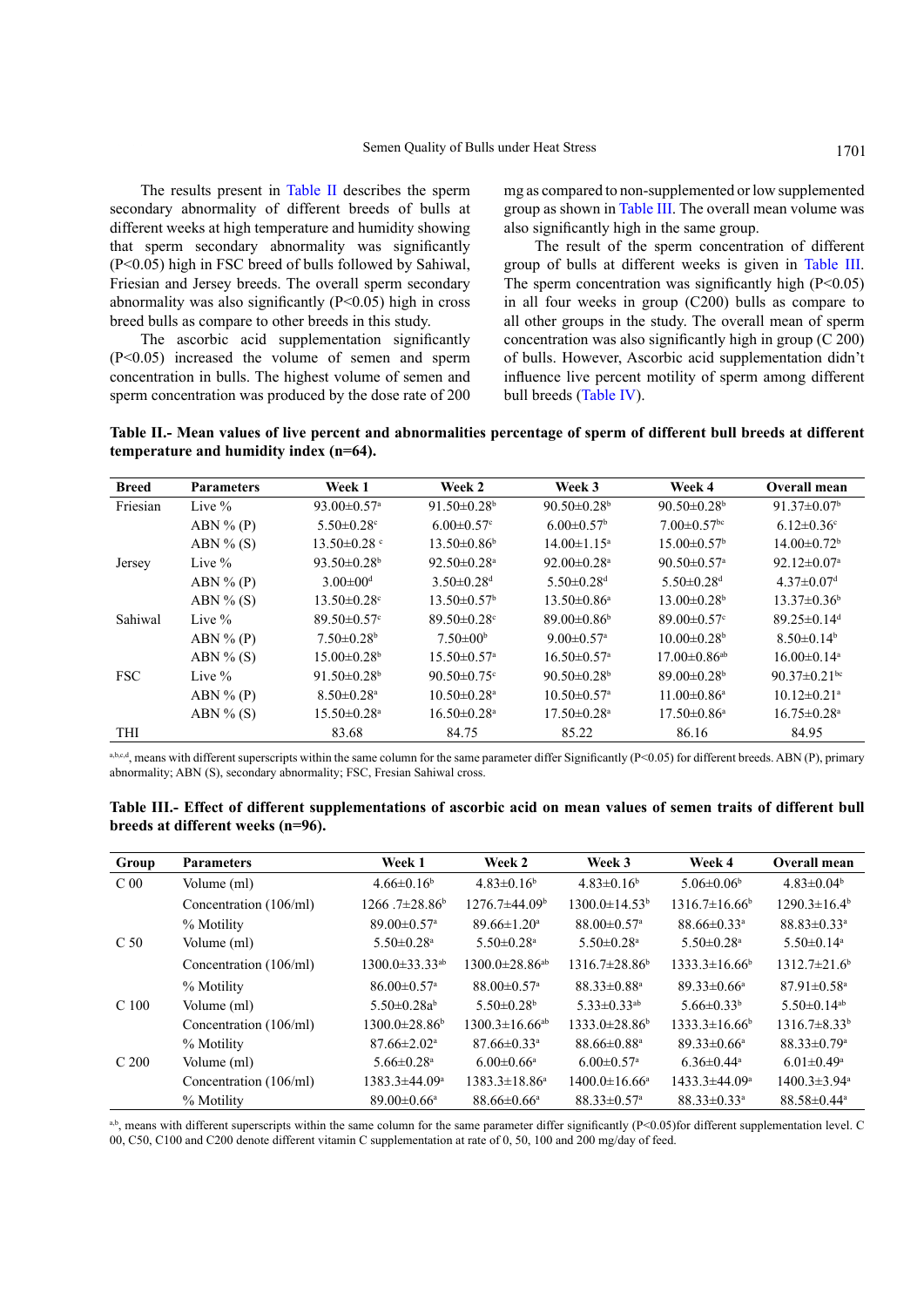| Group            | <b>Parameters</b> | Week 1           | Week 2           | Week 3                        | Week 4                        | Overall mean                  |
|------------------|-------------------|------------------|------------------|-------------------------------|-------------------------------|-------------------------------|
| C <sub>00</sub>  | Live $\%$         | $92.00 \pm 0.57$ | $91.33 \pm 1.20$ | 91.00 $\pm$ 0.57 <sup>a</sup> | 90.66 $\pm$ 0.33 <sup>a</sup> | 91.08 $\pm$ 0.36 <sup>a</sup> |
|                  | $ABN\%(P)$        | $9.66 \pm 0.88$  | $8.00 \pm 0.66$  | $7.33 \pm 0.33$ <sup>a</sup>  | $6.66 \pm 0.57$ <sup>a</sup>  | $7.33 \pm 0.36$ <sup>a</sup>  |
|                  | ABN $\%$ (S)      | $14.00 \pm 0.57$ | $15.33\pm0.88$   | $12.00 \pm 0.57$ <sup>a</sup> | $11.33 \pm 0.88$ <sup>a</sup> | $13.16 \pm 0.46^a$            |
| C <sub>50</sub>  | Live $\%$         | $91.33 \pm 0.88$ | $93.33 \pm 1.33$ | 94.00 $\pm$ 1.15 <sup>a</sup> | 90.33 $\pm$ 0.33 <sup>a</sup> | 91.41 $\pm$ 0.36 <sup>a</sup> |
|                  | $ABN\%(P)$        | $8.66 \pm 0.88$  | $7.00 \pm 0.57$  | $8.33 \pm 0.66^a$             | $5.33 \pm 0.33^b$             | $7.20 \pm 0.16$ <sup>ab</sup> |
|                  | $ABN\%$ (S)       | $13.66 \pm 1.76$ | $13.00 \pm 0.57$ | $12.00 \pm 0.57$ <sup>a</sup> | $11.33 \pm 0.66^a$            | $12.50 \pm 0.76$ <sup>a</sup> |
| C <sub>100</sub> | Live $\%$         | $93.00 \pm 0.57$ | $90.33 \pm 0.33$ | 92.00 $\pm$ 1.15 <sup>a</sup> | 90.33 $\pm$ 0.33 <sup>a</sup> | 91.16 $\pm$ 0.30 <sup>a</sup> |
|                  | $ABN\%(P)$        | $8.33\pm0.33$    | $6.33 \pm 0.33$  | $8.33 \pm 0.33$ <sup>a</sup>  | $5.33 \pm 0.33^b$             | $7.18 \pm 0.22$ <sup>ab</sup> |
|                  | $ABN\%$ (S)       | $13.66\pm0.88$   | $13.33 \pm 0.88$ | $13.66 \pm 0.88$ <sup>a</sup> | $12.00 \pm 0.57$ <sup>a</sup> | $13.16 \pm 0.08^{\text{a}}$   |
| C <sub>200</sub> | Live $%$          | $93.00 \pm 1.00$ | $91.00 \pm 0.57$ | 92.00 $\pm$ 0.57 <sup>a</sup> | 91.33 $\pm$ 0.33 <sup>a</sup> | $91.75 \pm 0.14$ <sup>a</sup> |
|                  | $ABN\%(P)$        | $9.33 \pm 0.88$  | $7.66 \pm 0.33$  | $6.33 \pm 0.33^b$             | $6.00 \pm 0.57$ <sup>b</sup>  | $7.16\pm0.22b$                |
|                  | ABN $\%$ (S)      | $14.00 \pm 1.15$ | $14.00 \pm 0.57$ | $12.00 \pm 0.57$ <sup>a</sup> | $11.33 \pm 0.33$ <sup>a</sup> | $12.83 \pm 0.16^a$            |

<span id="page-3-0"></span>**Table IV.- Effect of different levels of ascorbic acid on sperm live parentage, sperm primary and secondary abnormalities of different bull breeds (n=96) during different weeks.**

Values with different superscripts within the same column differ significantly (P<0.05) for different supplementation levels. C00, C50, C100 and C200 represent 0, 5, 100 and 200 mg/feed day. ABN (P), primary abnormality; ABN (S), secondary abnormality.

<span id="page-3-1"></span>**Table V.- Mean values of different semen parameters of different bull breeds under variable body condition score (n=64).**

| <b>Breed</b> | <b>BCS</b> | Volume (ml)     | Concent. $(10^6$ /ml) | % Motility       | Live %           | $%$ ABN $(P)$   | % ABN $(S)$ **   |
|--------------|------------|-----------------|-----------------------|------------------|------------------|-----------------|------------------|
| Friesian     | 3.25       | $6.05 \pm 0.21$ | 1350±20.41            | $87.75 \pm 1.10$ | 91.00 $\pm$ 0.40 | $7.00 \pm 0.40$ | $15.25 \pm 0.47$ |
|              | 3.50       | $5.77 \pm 0.27$ | 1325±32.27            | $88.25 \pm 1.31$ | $92.00 \pm 0.81$ | $6.50 \pm 0.28$ | $15.50\pm0.64$   |
| Jersey       | 3.25       | $6.05 \pm 0.21$ | 1687.5±23.93          | $89.25 \pm 1.43$ | $91.25 \pm 0.62$ | $4.25 \pm 0.25$ | $12.00 \pm 0.40$ |
|              | 3.75       | $5.65 \pm 0.11$ | $1650.0 \pm 35.35$    | $88.75 \pm 1.03$ | $89.00 \pm 0.40$ | $4.25\pm0.62$   | $12.00 \pm 0.70$ |
| Sahiwal      | 3.00       | $5.30 \pm 0.28$ | $837.50\pm23.93$      | $82.75 \pm 0.47$ | $88.75 \pm 0.47$ | $5.75 \pm 0.47$ | $12.50\pm0.50$   |
|              | 3.25       | $5.00\pm 0.14$  | $837.50 \pm 12.50$    | $84.50\pm0.50$   | $87.50 \pm 0.28$ | $6.50\pm0.86$   | $13.50\pm0.00$   |
| <b>FSC</b>   | 3.00       | $5.60\pm0.07$   | $1237.5 \pm 12.50$    | $85.25 \pm 1.49$ | $87.50 \pm 1.32$ | $9.75 \pm 0.47$ | $17.25 \pm 0.47$ |
|              | 3.5        | $5.57\pm0.13$   | $1237.5 \pm 37.50$    | $83.50 \pm 2.21$ | $89.00 \pm 0.90$ | $8.50 \pm 0.28$ | $17.75 \pm 0.47$ |

Mean values within the same column for the same parameters are not significantly different (P>0.05). BCS, body score condition; ABN (P), primary abnormality; ABN (S), secondary abnormality; FSC, Friesian Sahiwal cross.

The results revealed in [Table](#page-3-0) IV that there was nonsignificant  $(P>0.05)$  difference in live percentage of sperm in different groups of bulls with different levels of ascorbic acid supplementation. Furthermore, primary abnormality in sperm among different bull breeds during various weeks was significantly higher  $(P<0.05)$  in control group while secondary abnormalities remained unaffected among treatments.

The different semen parameters like semen volume and concentration and percent motility and live percentage, primary abnormality and secondary abnormality of sperm of different bull breeds at various weeks were not significantly affected by variable body condition score [\(Table](#page-3-1) V).

### **DISCUSSION**

High environmental temperature has negative effects

on fertility of bulls. In a previous study, it was reported that Holstein Friesian bulls are mostly affected by heat stress as compared to other breeds (Garacia *et al.*, 2005). In the present study, sperm concentration was significantly higher in Jersey bulls compared to other breeds. This is in agreement with findings of Ahmad *et al*. (1993) and Shaha *et al*. (2008) who also found higher concentration of sperm in Jersey bulls. Similarly, in the present study, Jersey bulls also had lesser primary and secondary abnormalities in comparison with other bull breeds. While FSC bulls had significantly higher primary and secondary sperm abnormalities, which might be linked with its genetic disturbance and imbalance. It was also observed that live percentage and percent motility of sperm was significantly high in Jersey bull breed and high dead sperm ratio was found in Sahiwal breed. The high concentration of sperm, less dead percentage of sperm, high motility and lesser primary and secondary abnormality in sperm of